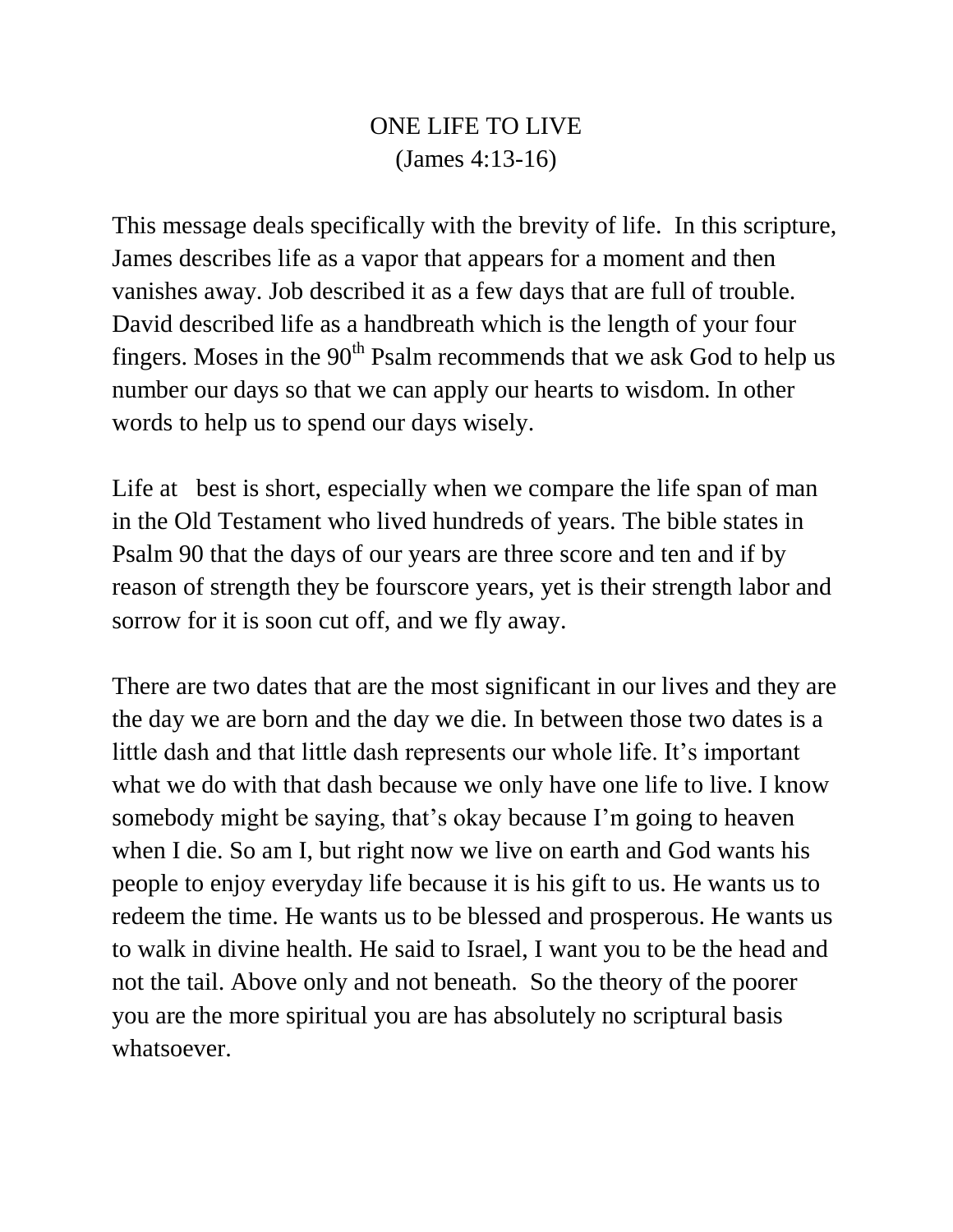In St. John 10:10 Jesus said, the thief cometh not but for to kill, steal and destroy but he said I am come that ye may life and that ye may have it more abundantly.

There are some people that have a zest for life. They know how to enjoy God and his blessings. they know how to enjoy people and relationships and they make every day count. Then there are other people who are only happy when they are unhappy. They never have a good day. Every day is filled with complaints starting with blue Monday. Listen, God makes every day and every day we wake up we should declare that this is the day that the Lord hath made, I will rejoice and be glad in it.

We are made after the triune nature of God. (Body, Soul and Spirit). It's not just about the soul, and the spirit. It's about the whole man and the only way that we can live our best life now and live to our full potential in God is to have balance in our lives. It's ALL about putting things in the right priority and the right perspective.

## (1) PUT GOD FIRST

(Matthew 6:33 – But seek ye first the kingdom of God And his righteousness and all these things shall be added to you.

# (2) ENLARGE YOUR VISION

 Where there is no vision the people perish. Big God/small vision doesn't go together. If you are a child of the most High God then release your faith and believe God for the vision to come to pass.

God has promised us some things in his word and God knows I want everything he has promised to me. I have come to the conclusion that